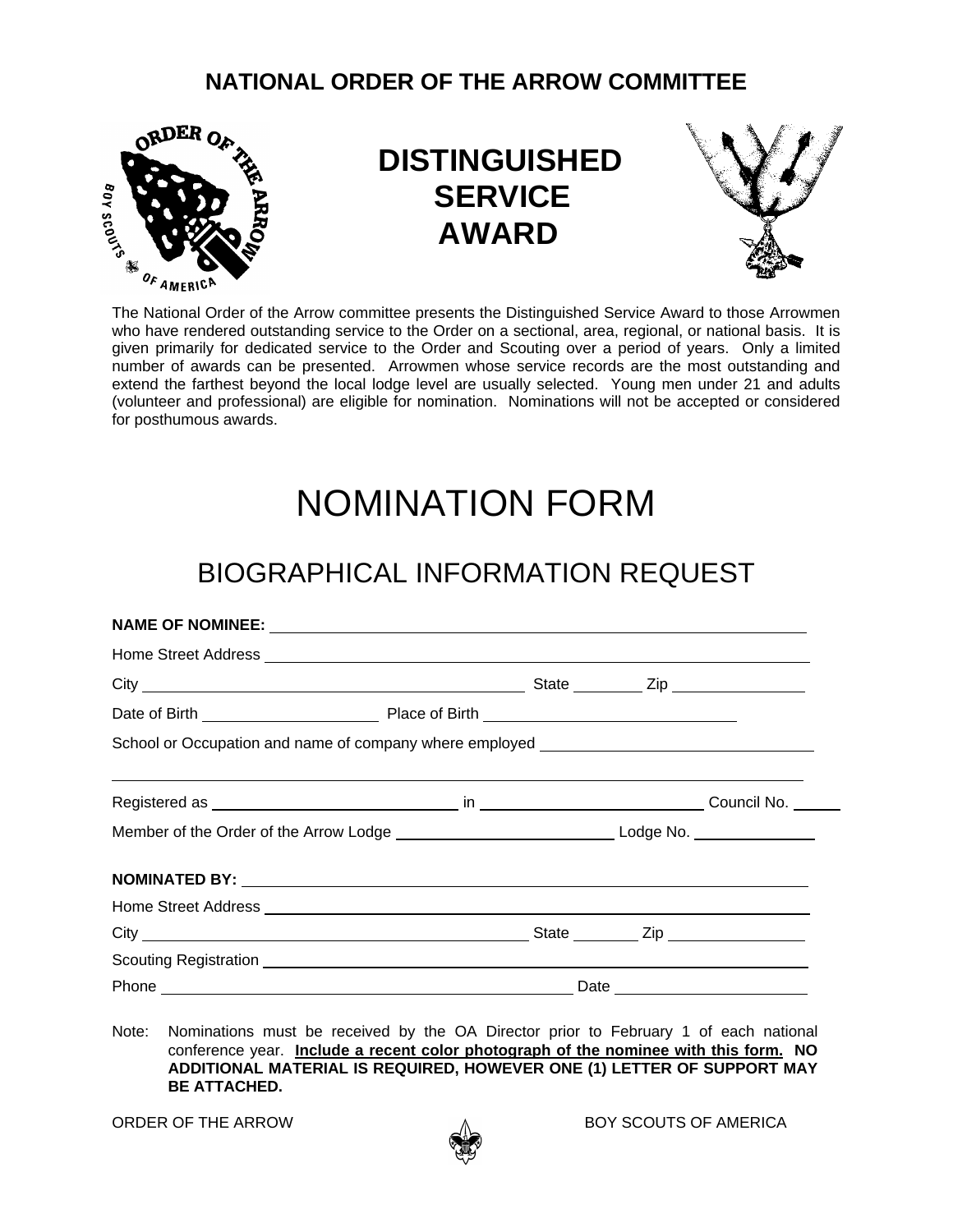### **BIOGRAPHICAL HIGHLIGHTS OA SERVICE (OFFICES HELD, HONORS, EVENTS)**

NATIONAL SERVICE:

REGIONAL SERVICE:

AREA/SECTIONAL SERVICE:

LODGE SERVICE:

OTHER SCOUTING SERVICE (positions held, including dates):

MAJOR CIVIC AND COMMUNITY OFFICES:

SOCIAL AND FRATERNAL OFFICES:

RELIGIOUS OFFICES:

BUSINESS OR PROFESSIONAL POSITIONS: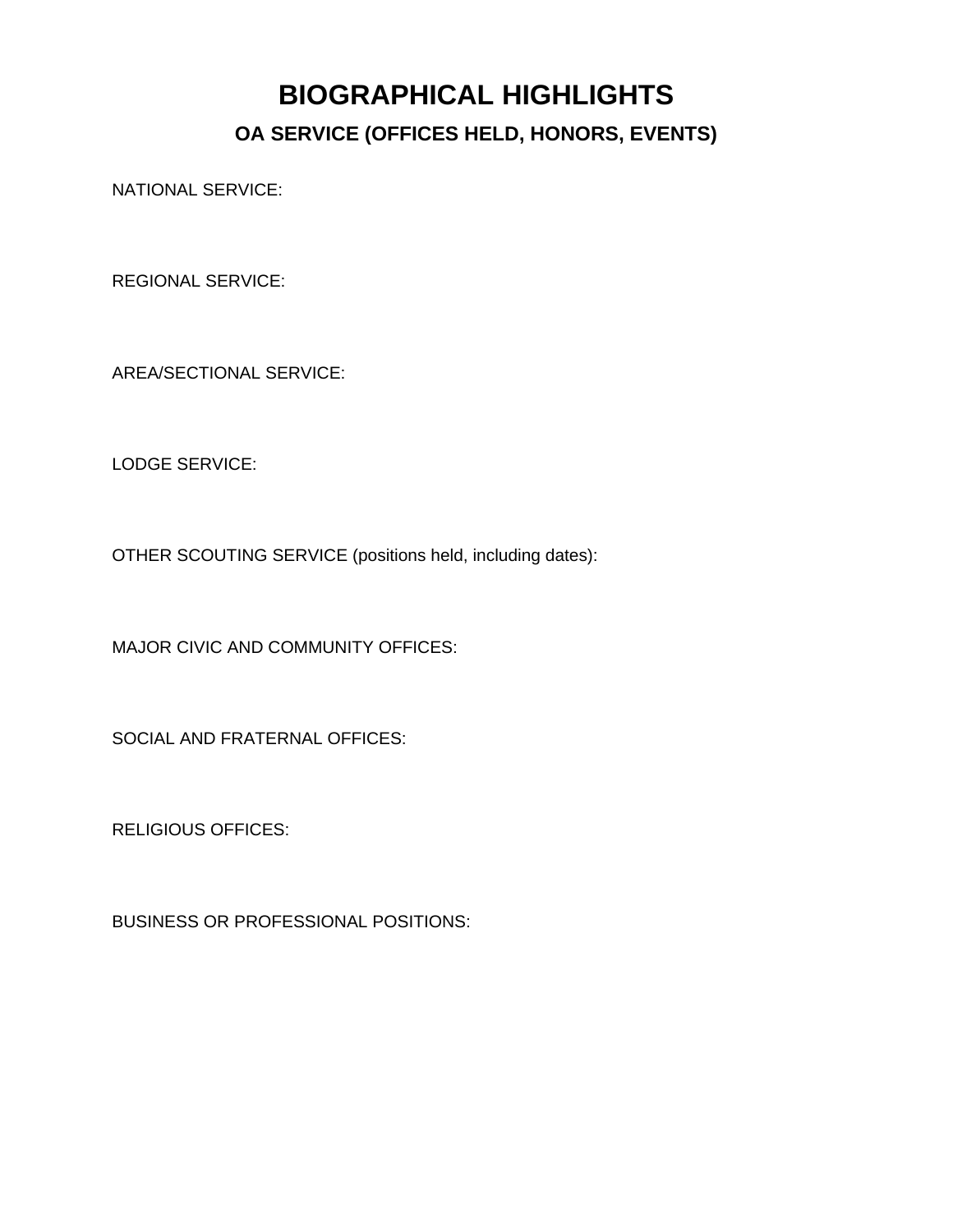| SCOUTING HONORS RECEIVED: Boy Scout rank attained                             |                |      |      |  |  |
|-------------------------------------------------------------------------------|----------------|------|------|--|--|
|                                                                               |                |      | year |  |  |
| Silver Buffalo _____________ Distinguished Eagle Scout Award ________<br>year | year year year | year |      |  |  |
| Others received (specify):                                                    |                |      |      |  |  |
|                                                                               |                |      |      |  |  |
|                                                                               |                |      |      |  |  |
| RECORD OF ORDER OF THE ARROW SERVICE:                                         |                |      |      |  |  |
|                                                                               |                |      |      |  |  |
| <b>REASON FOR RECOMMENDATION</b><br><b>AND</b>                                |                |      |      |  |  |
| <b>JUSTIFICATION FOR AWARD</b>                                                |                |      |      |  |  |

I believe he is worthy of this award for the following reasons: